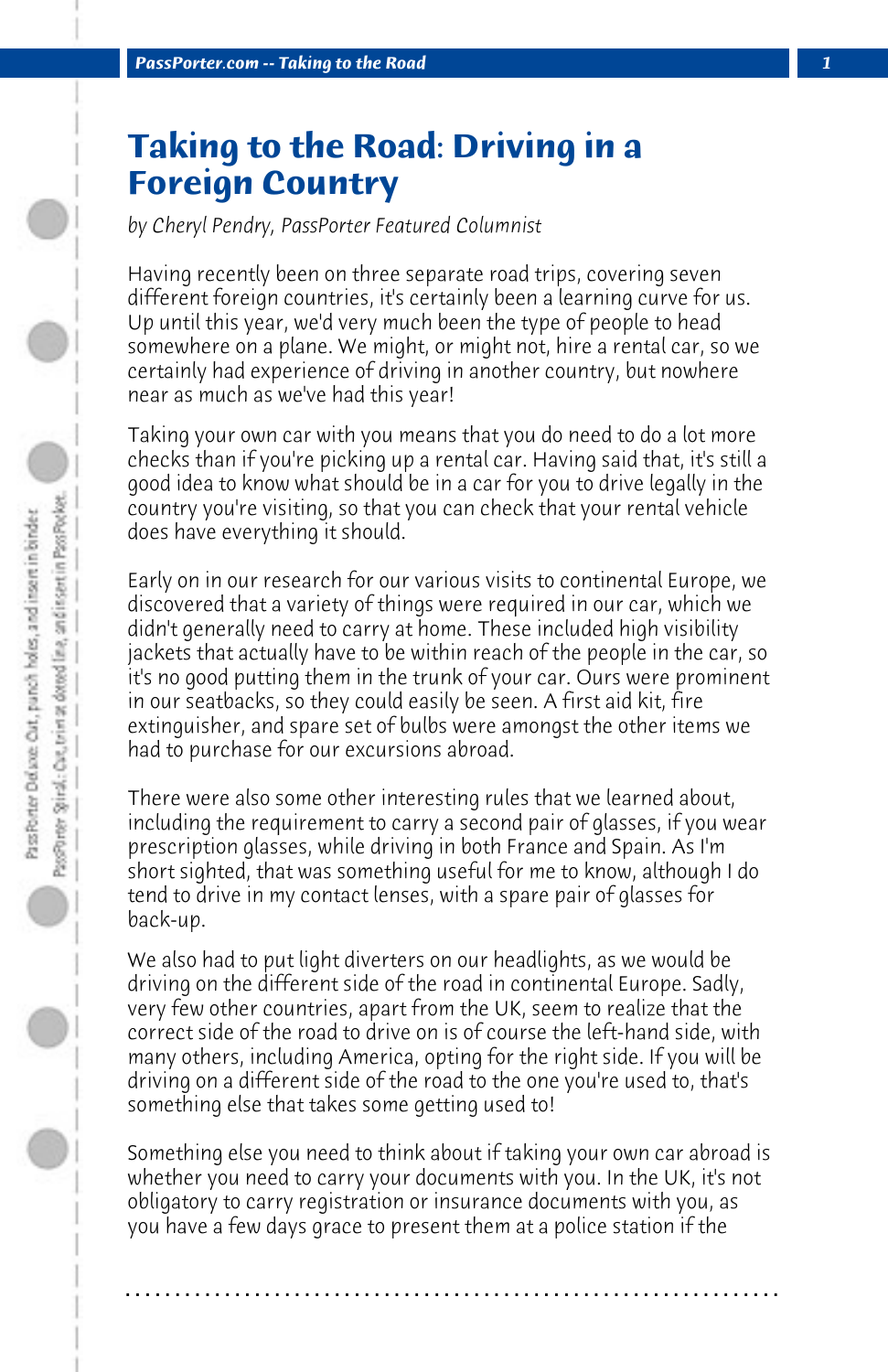worst happens and you are involved in an accident. In many other countries however, you are expected to carry them with you. It's also a good idea to contact your insurance company to tell them that you're planning to go to another country, as you may need additional insurance to do this. We had to pay a little extra for foreign coverage, but it was well worth it for the peace of mind it gave us.

Before heading to another country, it's also worth learning a bit about road signs, as they may differ from what you're used to at home. They may even be in a different language. We've encountered signs in French, German, Spanish, Dutch, and Flemish during our travels, but fortunately have been able to just about understand most of them. However, this was the main reason that we didn't even contemplate renting a car when we went to Japan, as our trusty guidebooks told us that most of the signs were in Japanese characters and so it proved to be. Not something I want to try and fathom out!

Of course, speed limits can differ from one country to another. At least both America and the UK both use miles per hour to define their speed limits. No such luck in the rest of Europe, which is measured in kilometres per hour. Thank goodness our car at least had the readings for speed in both miles and kilometres, as that made things a lot easier for us!

There are other cultural differences, with some countries allowing certain turns on red. Whatever you do, don't try this in the UK, as any turn on a red traffic signal is against the law! Equally in Europe, you'll find roundabouts everywhere, whereas they're nowhere near as common in the States.

If you're intending to drive in another country, it's worth checking if you need an international driving license. For us to drive in Europe or the States, we only have to show our British driving licenses, but venture further afield and that may be a consideration.

It's also worth doing some reading up about the roads in the country you're visiting. It may sound like a silly thing to say, but what's the driving actually like there? If you go to Germany, there's no speed limit on the autobahns (freeways) and it's not unusual to see cars streaking down the outside lane, driving well in excess of 100 miles an hour. That can be a frightening prospect if you're not prepared.

Equally, you might not want to try tussling with Parisian drivers in the rush hour. We've seen how they drive on our many visits to the city and there's no way we'd want to do that. Equally, having seen the way they park in Italy, often making it almost impossible for people to get out of

**. . . . . . . . . . . . . . . . . . . . . . . . . . . . . . . . . . . . . . . . . . . . . . . . . . . . . . . . . . . . . . . . . .**